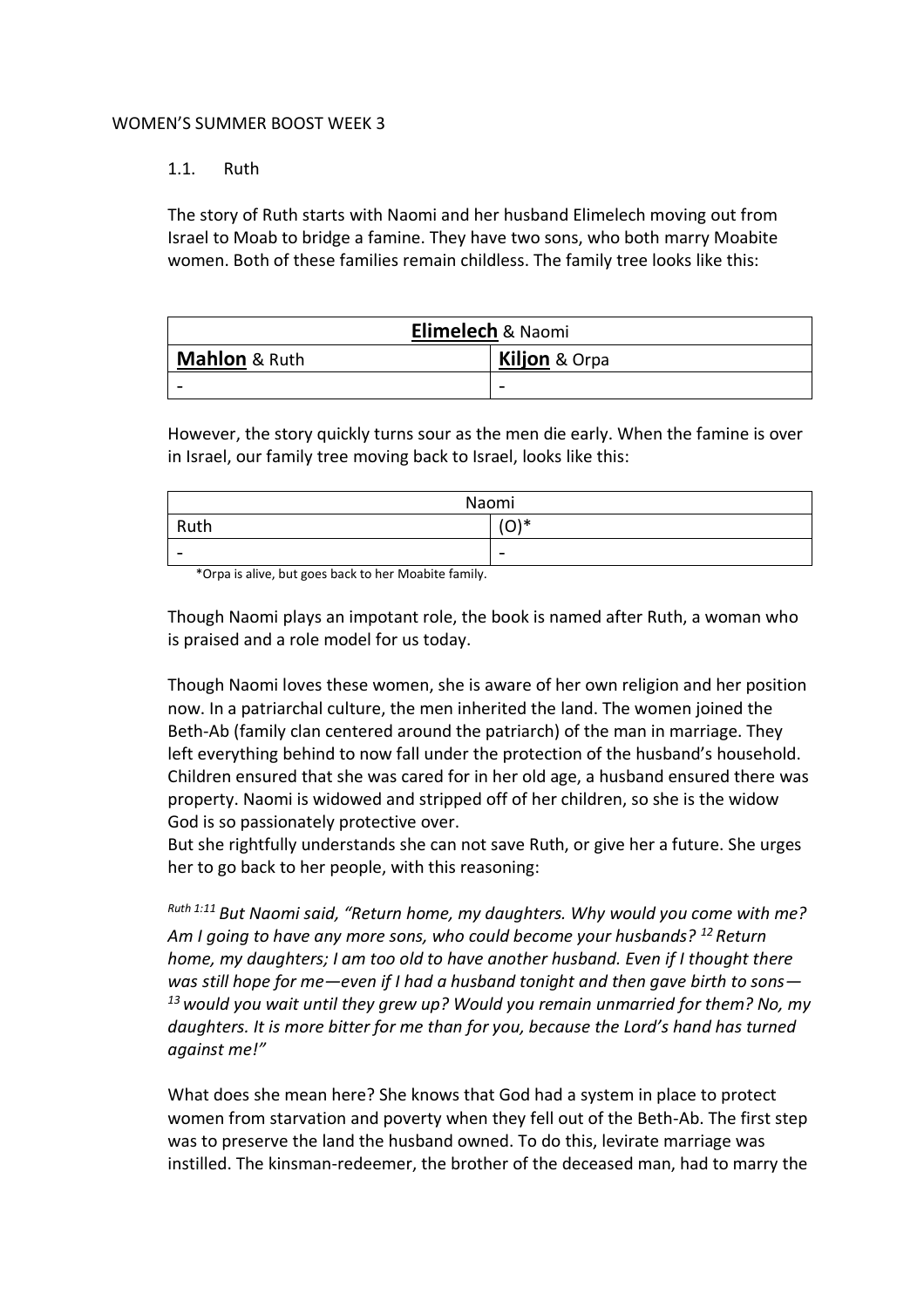widow. The first male born child would count as the child of the deceased brother, and be the heir to his property and carry on his name. That way, the woman was protected in a Beth-Ab again, and she was cared for in her old age. The patriarch would see to it that everyone who belonged to his Beth-Ab was safe.

*Deuteronomy 25:5 If brothers are living together and one of them dies without a son, his widow must not marry outside the family. Her husband's brother shall take her and marry her and fulfill the duty of a brother-in-law to her. <sup>6</sup> The first son she bears shall carry on the name of the dead brother so that his name will not be blotted out from Israel.*

*<sup>7</sup>However, if a man does not want to marry his brother's wife, she shall go to the elders at the town gate and say, "My husband's brother refuses to carry on his brother's name in Israel. He will not fulfill the duty of a brother-in-law to me." <sup>8</sup> Then the elders of his town shall summon him and talk to him. If he persists in saying, "I do not want to marry her," <sup>9</sup> his brother's widow shall go up to him in the presence of the elders, take off one of his sandals, spit in his face and say, "This is what is done to the man who will not build up his brother's family line."* 

For Ruth and Orpa this means that they could marry the brothers of Machlon and Kiljon, but there weren't any. Naomi herself couldn't marry anymore, since her age prevented her from being chosen. Marriage was for survival and preservation (children) much more than for romance. She understands that she can not expect her daughters in law to wait for the unlikely kinsman-redeemer in this absurd situation. So the most loving thing she can think of, is to send them back, and hope to find enough grace in Israel to be able to survive as an older widow.

On top of that, Naomi is carrying more than she can handle. Not only has she lost both of her sons ànd her husband, but she has also started believing that God himself had turned against her. In that case, what did she have left to offer her daughters-in-law?

However, Ruth is not having any of it. She has found God under the roof of Naomi. She knows that going back to her people is going back to their gods. She makes a radical choice, the most important one in the whole story. All her other choices flow forth from that choice. Are you ready? Fasten your seatbelt, this woman is about to drop a truth bomb:

*Ruth 1:15 "Look," said Naomi, "your sister-in-law is going back to her people and her gods. Go back with her."*

*<sup>16</sup> But Ruth replied, "Don't urge me to leave you or to turn back from you. Where you go I will go, and where you stay I will stay. Your people will be my people and your God my God. <sup>17</sup>Where you die I will die, and there I will be buried. May the Lord deal with me, be it ever so severely, if even death separates you and me." <sup>18</sup>When Naomi realized that Ruth was determined to go with her, she stopped urging her.*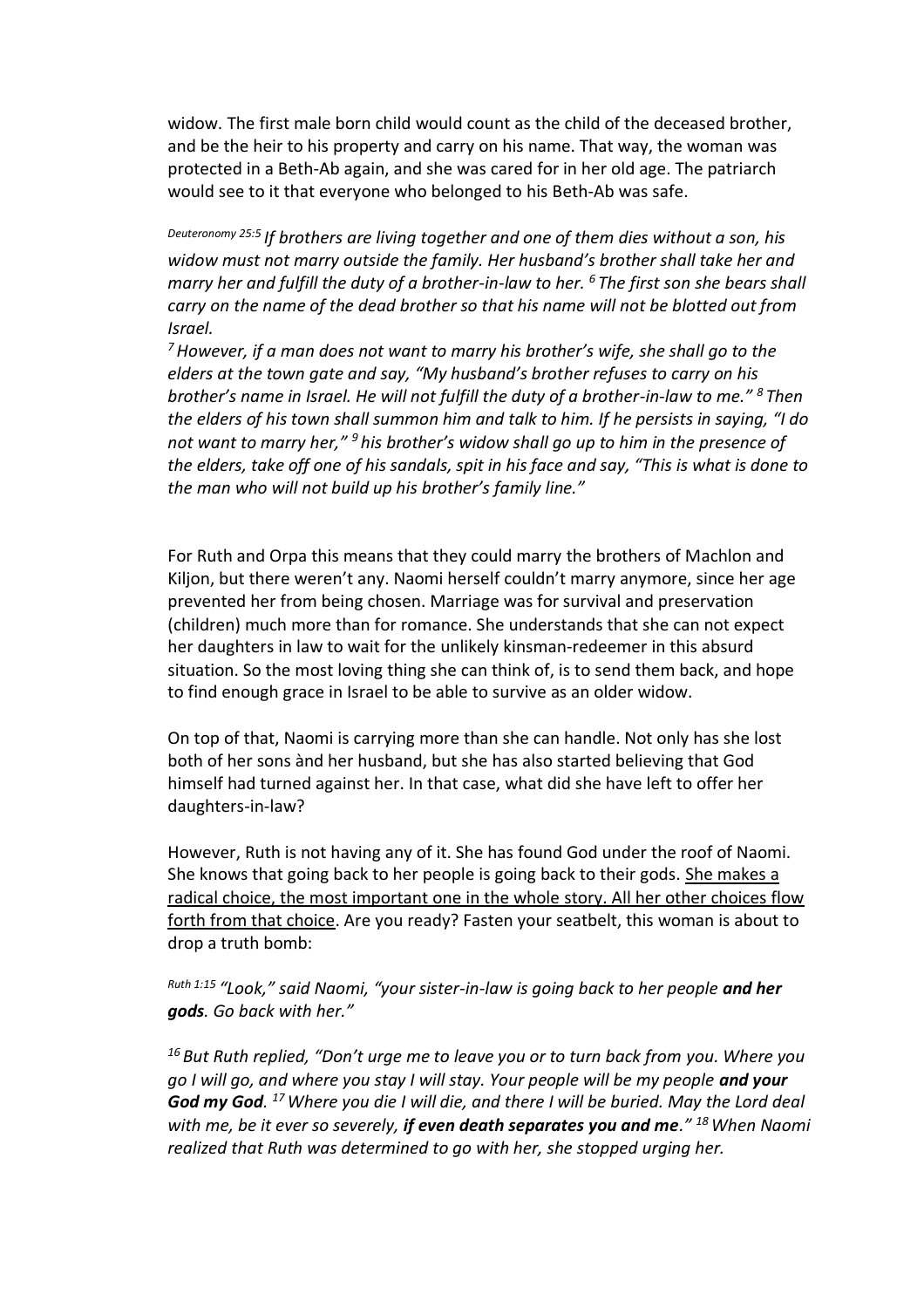Ruth has just been explained everything about kinsmen-redeemers: she knows with the facts laid out, she doesn't stand a chance. Her choice to place her trust in God as her kinsman-redeemer is a statement of faith. Her declaration "may God deal with me, be it ever so severely" if I do something that would separate us in the eternity that awaits us, shows that she puts her full trust in Him. People of the household can expect loving yet stern discipline from their parents, as parents walk them to what is best for them. They can expect provision. They can expect protection, even as adults, from the father of the tribe. She values being "His people" more than anything else. Literally *anything*.

Now she takes her first steps in a life with nothing but God and her mother-in-law. A life of extreme poverty and danger.

Ruth knows that they need food to survive, and she was the one taking the initiative to go and get food.

*Ruth 2:2And Ruth the Moabite said to Naomi, "Let me go to the fields and pick up the leftover grain behind anyone in whose eyes I find favor." Naomi said to her, "Go ahead, my daughter."*

She sets out to glean in the fields as the barley harvest is taking place, a right she has learned she has. Harvesters were commanded by God to harvest with the poor in mind:

*Leviticus 23:22 "'When you reap the harvest of your land, do not reap to the very edges of your field or gather the gleanings of your harvest. Leave them for the poor and for the foreigner residing among you. I am the Lord your God.'"*

Back to Ruth's life of poverty and, well, **danger**. As we can see through the following passages: gleaning in the fields as a woman alone, was extremely dangerous:

*Ruth 2:8 So Boaz said to Ruth, "My daughter, listen to me. Don't go and glean in another field and don't go away from here. Stay here with the women who work for me. <sup>9</sup>Watch the field where the men are harvesting, and follow along after the women. I have told the men not to lay a hand on you.*

*Ruth 2:22 Naomi said to Ruth her daughter-in-law, "It will be good for you, my daughter, to go with the women who work for him, because in someone else's field you might be harmed."*

That leaves no room for misinterpretation.

Her first encounter with the land owner, shows her that the God under whose wings she sought refuge, looks with kindness upon her. Through Boaz, this amazing woman receives the first praise of many more to come: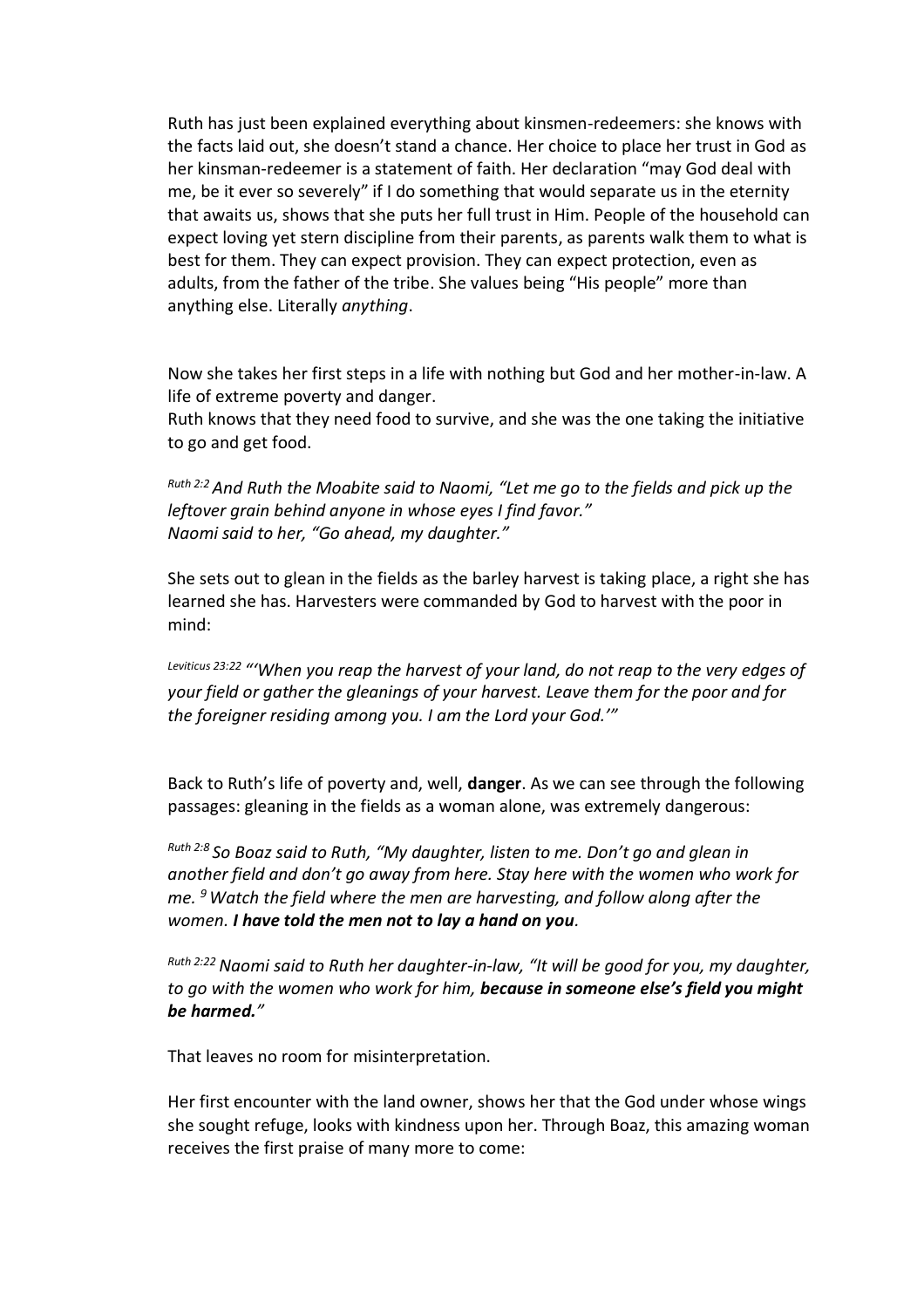*Ruth 3:11 Boaz replied, "I've been told all about what you have done for your mother-inlaw since the death of your husband—how you left your father and mother and your homeland and came to live with a people you did not know before. <sup>12</sup>May the Lord repay you for what you have done. May you be richly rewarded by the Lord, the God of Israel, under whose wings you have come to take refuge."*

Now the ball gets rolling, and Naomi finds **hope**, applying the kinsman-redeemer principle to Boaz, who is a relative. But more than that: she is freed from her pain that she believes God has turned against her, and proclaims:

*Ruth 2:20 "The Lord bless him!" Naomi said to her daughter-in-law. "He has not stopped showing his kindness to the living and the dead." She added, "That man is our close relative; he is one of our guardian-redeemers.*

Now Ruth will do one of the most courageous things she can do. She is going to the threshing floor basically proposing to Boaz. But not a regular proposing. She means: Marry me, I bring nothing in to the marriage. Buy back the land my father-in-law sold, and oh, yes, our first child will be the heir in the name of my ex-husband Machlon, your cousin.

And the way in which she is to ask, is by going at night to the threshing floor and laying down at his feet.

*Ruth 3:1 One day Ruth's mother-in-law Naomi said to her, "My daughter, I must find a home[\[a\]](https://www.biblegateway.com/passage/?search=Ruth%203&version=NIV#fen-NIV-7174a) for you, where you will be well provided for. <sup>2</sup>Now Boaz, with whose women you have worked, is a relative of ours. Tonight he will be winnowing barley on the threshing floor. <sup>3</sup>Wash, put on perfume, and get dressed in your best clothes. Then go down to the threshing floor, but don't let him know you are there until he has finished eating and drinking. <sup>4</sup>When he lies down, note the place where he is lying. Then go and uncover his feet and lie down. He will tell you what to do." 5 "I will do whatever you say," Ruth answered.*

If he covers her with his mantle, he accepts responsibility. However, it is dark and man's territory there, so it is all but safe for a woman to be there at night. It is the ultimate test for Boaz to show integrity. It is the ultimate risk for Ruth. Boaz wakes up in the middle of the night to a strange situation, with someone sleeping at his feet:

<sup>Ruth 3:9</sup> "Who are you?" he asked.

"I am your servant Ruth," she said. "Spread the corner of your garment over me, since you are a guardian-redeemer of our family."

This is when the circle is complete. She has completely trusted God and done all she knew to do. Boaz isn't the first in line, but he seems eager to get things in order for this woman, whom he once again showers with praise: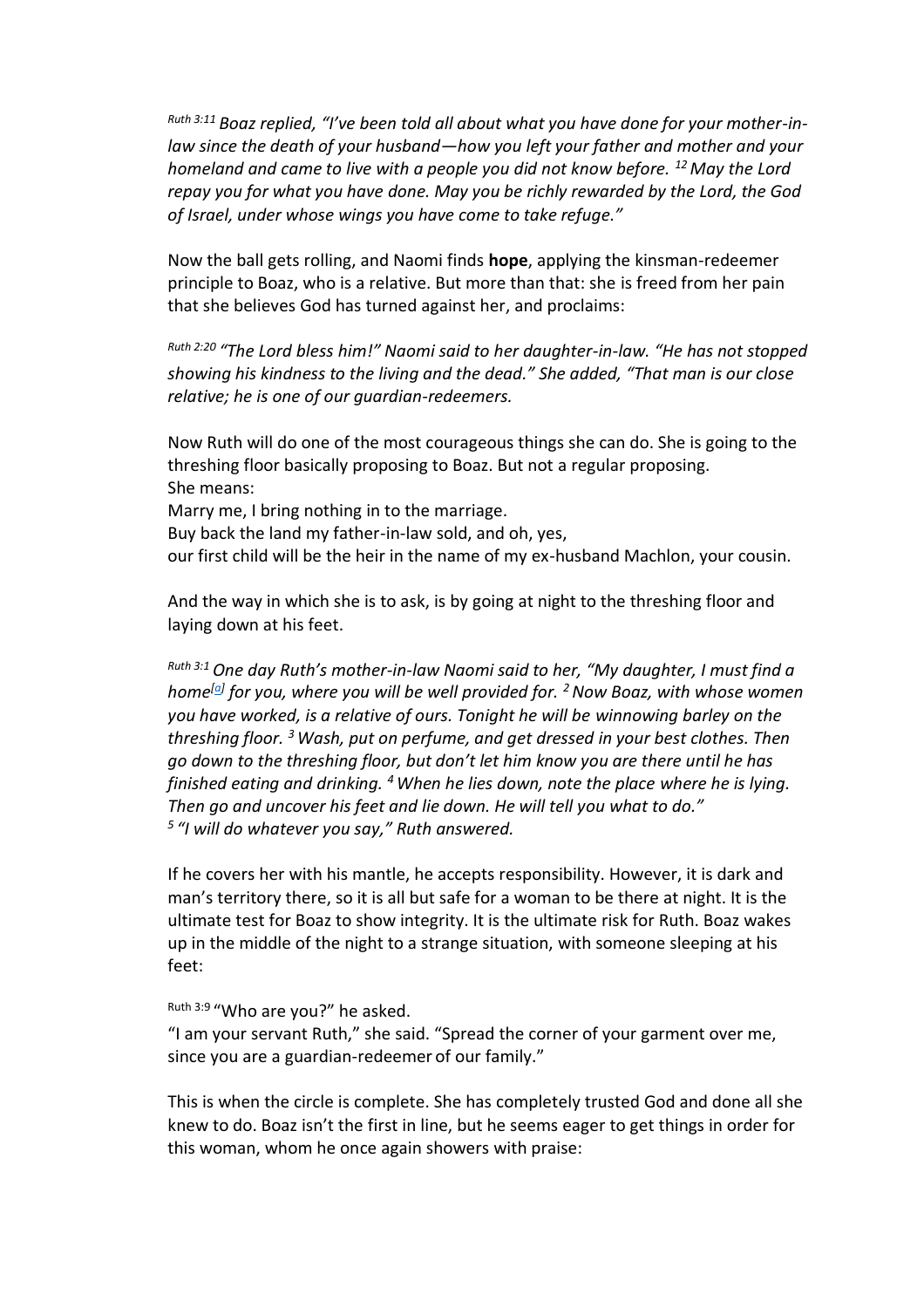*Ruth 3:10 "The Lord bless you, my daughter," he replied. "This kindness is greater than that which you showed earlier: You have not run after the younger men, whether rich or poor. <sup>11</sup>And now, my daughter, don't be afraid. I will do for you all you ask. All the people of my town know that you are a woman of noble character.*

Boaz is not the first in line to redeem Ruth. A bit of legal delay awaits them, but Naomi reassures Ruth:

*Ruth 3:18 "Wait, my daughter, until you find out what happens. For the man will not rest until the matter is settled today."*

The one who is first in line, is happy to pass; and so Boaz does what is required, just as happily.

*Ruth 4:13 So Boaz took Ruth and she became his wife. When he made love to her, the Lord enabled her to conceive, and she gave birth to a son.*

Ruth becomes the great-grandmother of King David. We'll never know if she still saw him. But what a timeless and beautiful way for God to show approval of this couple to place them in this lineage right at the end of the book.

## Word of encouragement:

Although Ruth is the heroine of the story, she really does not have much to bring to the table. No riches (they could not buy back the land themselves), no standing of virgin, which would have allowed a fresh start with just anyone, no natural part of God's people…

All she has, is a noble character, courage and mostly: all her trust and believing loyalty in God.

Everything else comes from Boaz, who is deeply moved by these things. He does have wealth, and a lot to bring into the marriage.

Our Redeemer is not looking for all the things we have. In fact, we only have what He gave to us. But He is still moved by our believing loyalty and trust, and our noble character that reveals our heart's choice with what we can.

He still rejoices over the things we have left behind to be His. He still praises those women who seek refuge under His wings, and step out boldly in His ways. He still desires to come through, not resting until the matter is settled. And against all expectations, He is still the God who enables us to bear fruit.

## Prayer pause

What do you want to retain from this passage on Ruth?